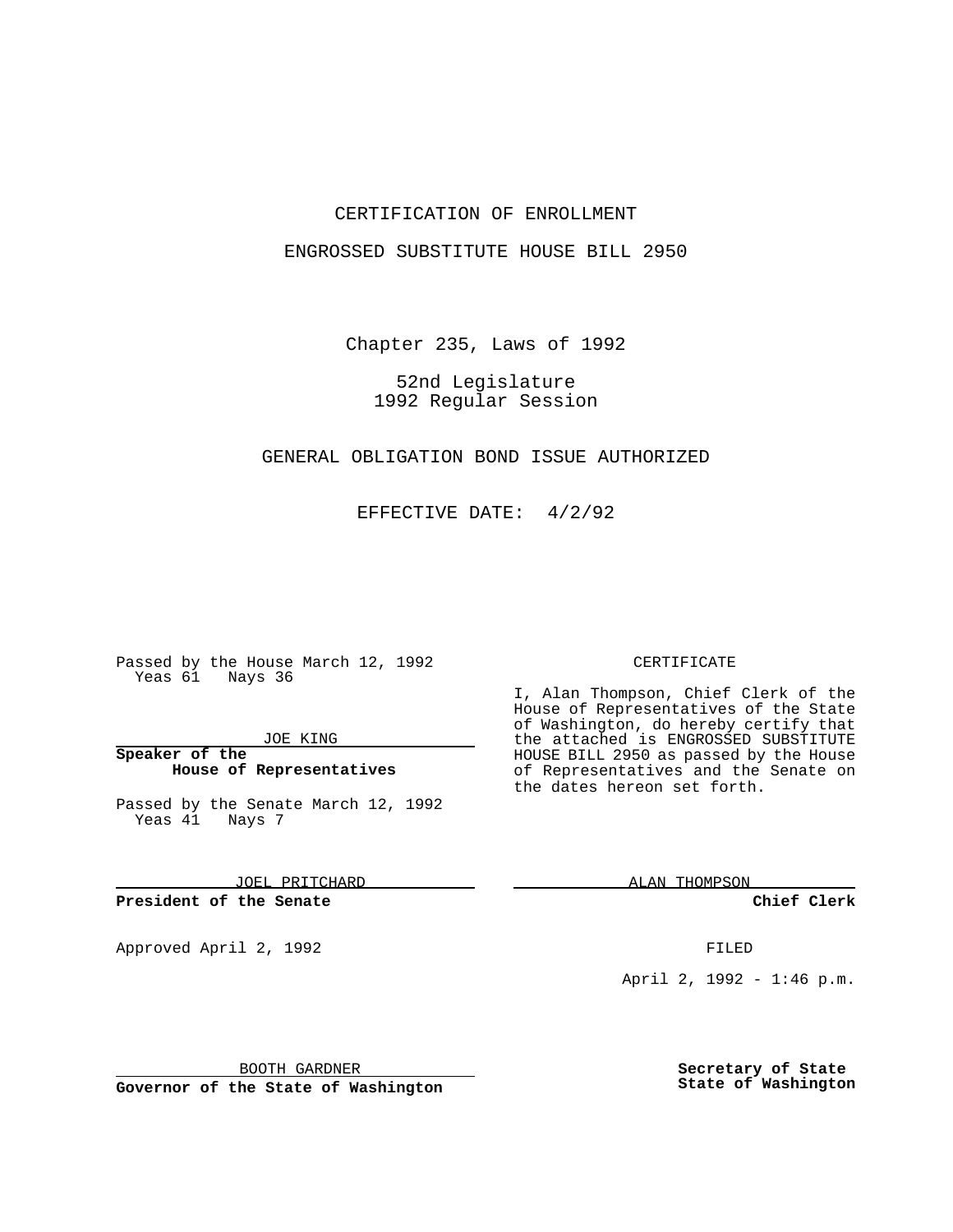# **ENGROSSED SUBSTITUTE HOUSE BILL 2950** \_\_\_\_\_\_\_\_\_\_\_\_\_\_\_\_\_\_\_\_\_\_\_\_\_\_\_\_\_\_\_\_\_\_\_\_\_\_\_\_\_\_\_\_\_\_\_

\_\_\_\_\_\_\_\_\_\_\_\_\_\_\_\_\_\_\_\_\_\_\_\_\_\_\_\_\_\_\_\_\_\_\_\_\_\_\_\_\_\_\_\_\_\_\_

Passed Legislature - 1992 Regular Session

# **State of Washington 52nd Legislature 1992 Regular Session**

**By** House Committee on Capital Facilities & Financing (originally sponsored by Representatives Rasmussen and H. Sommers; by request of Office of Financial Management)

Read first time 02/05/92.

 AN ACT Relating to state general obligation bonds and related accounts; amending RCW 43.99I.010, 43.99I.020, 43.99I.040, 43.84.092, 43.105.080, 90.50A.020, 43.160.080, and 43.168.110; adding new sections to chapter 43.99I RCW; and declaring an emergency.

5 BE IT ENACTED BY THE LEGISLATURE OF THE STATE OF WASHINGTON:

6 **Sec. 1.** RCW 43.99I.010 and 1991 sp.s. c 31 s 1 are each amended to 7 read as follows:

 The state finance committee is authorized to issue general obligation bonds of the state of Washington in the sum of one billion 10 ((ninety-five)) two hundred eighty-four million dollars, or so much thereof as may be required, to finance the projects described and authorized by the legislature in the capital and operating appropriations acts for the 1991-1993 fiscal biennium and subsequent fiscal biennia, and all costs incidental thereto.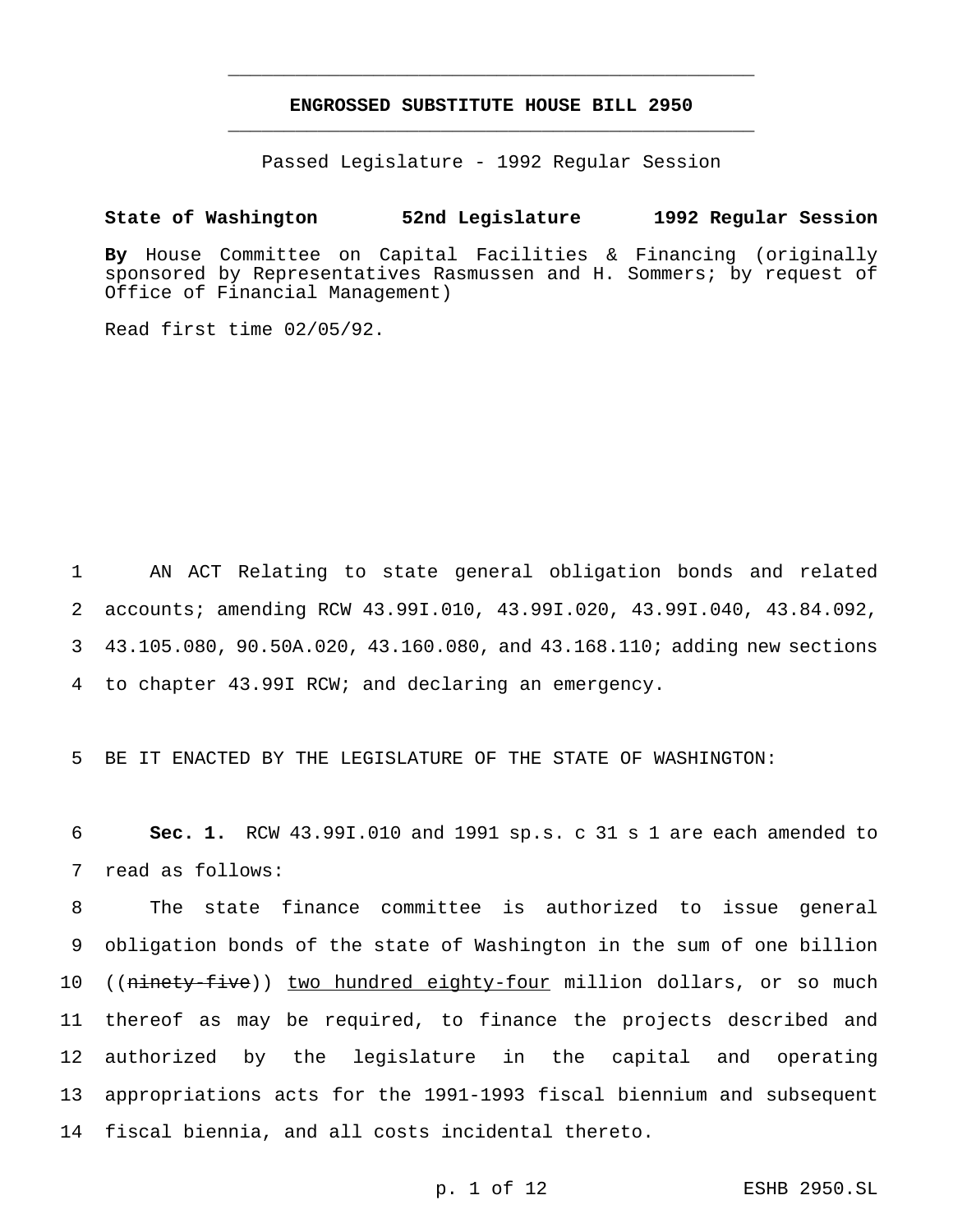Bonds authorized in this section shall be sold in such manner, at such time or times, in such amounts, and at such price as the state finance committee shall determine. No such bonds may be offered for sale without prior legislative appropriation of the net proceeds of the sale of the bonds. The state finance committee may obtain insurance, letters of credit, or other credit enhancements and may authorize the execution and delivery of agreements, promissory notes, and other obligations for the purpose of insuring the payment or enhancing the marketability of bonds authorized in this section. Promissory notes or other obligations issued pursuant to this section shall not constitute a debt or the contracting of indebtedness under any constitutional or statutory indebtedness limitation if their payment is conditioned upon the failure of the state to pay the principal of or interest on the bonds with respect to which the same relate.

 The state finance committee shall consider the issuance of short- term obligations in lieu of long-term obligations for the purposes of more favorable interest rates, lower total interest costs, and increased marketability and for the purpose of retiring the bonds during the life of the project for which they were issued.

 **Sec. 2.** RCW 43.99I.020 and 1991 sp.s. c 31 s 2 are each amended to read as follows:

 Bonds issued under RCW 43.99I.010 are subject to the following conditions and limitations:

 General obligation bonds of the state of Washington in the sum of 25 one billion ((<del>ninety-five</del>)) <u>two hundred eighty-four</u> million dollars, or so much thereof as may be required, shall be issued for the purposes described and authorized by the legislature in the capital and operating appropriations acts for the 1991-93 fiscal biennium and subsequent fiscal biennia, and to provide for the administrative cost ESHB 2950.SL p. 2 of 12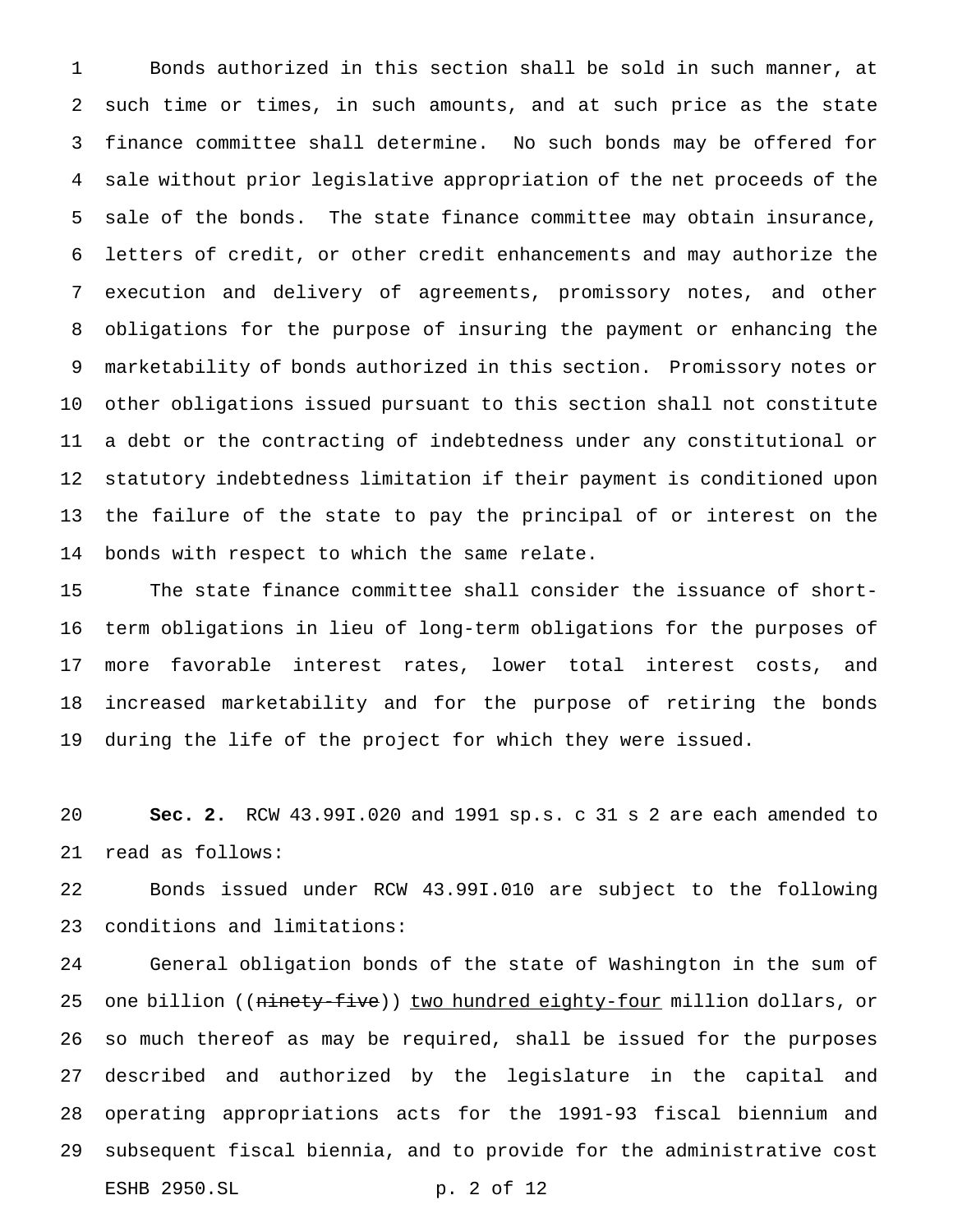of such projects, including costs of bond issuance and retirement, salaries and related costs of officials and employees of the state, costs of insurance or credit enhancement agreements, and other expenses incidental to the administration of capital projects. Subject to such changes as may be required in the appropriations acts, the proceeds from the sale of the bonds issued for the purposes of this subsection shall be deposited in the state building construction account created by RCW 43.83.020 and transferred as follows:

 (1) Eight hundred thirty-five thousand dollars to the state higher education construction account created by RCW 28B.10.851;

11 (2) Eight hundred ((<del>twenty-three</del>)) <u>seventy-one</u> million dollars to 12 the state building construction account created by RCW 43.83.020;

 (3) Fifteen million dollars to the energy efficiency construction account created by RCW 39.35C.100;

 (4) Three million fifty thousand dollars to the energy efficiency services account created by RCW 39.35C.110;

17 (5) ((One hundred twenty)) Two hundred fifty-five million five 18 hundred thousand dollars to the common school reimbursable construction 19 account hereby created in the state treasury;

 (6) Ninety-eight million six hundred forty-eight thousand dollars to the higher education reimbursable construction account hereby 22 created in the state treasury; ((and))

23 (7) ((<del>Two million four hundred five thousand dollars to the</del> wildlife reimbursable construction account hereby created in the state 25 treasury)) Three million two hundred eighty-four thousand dollars to the data processing building construction account created in section 7 27 of this act; and

 (8) Nine hundred thousand dollars to the Washington state dairy products commission facility account created in section 8 of this act.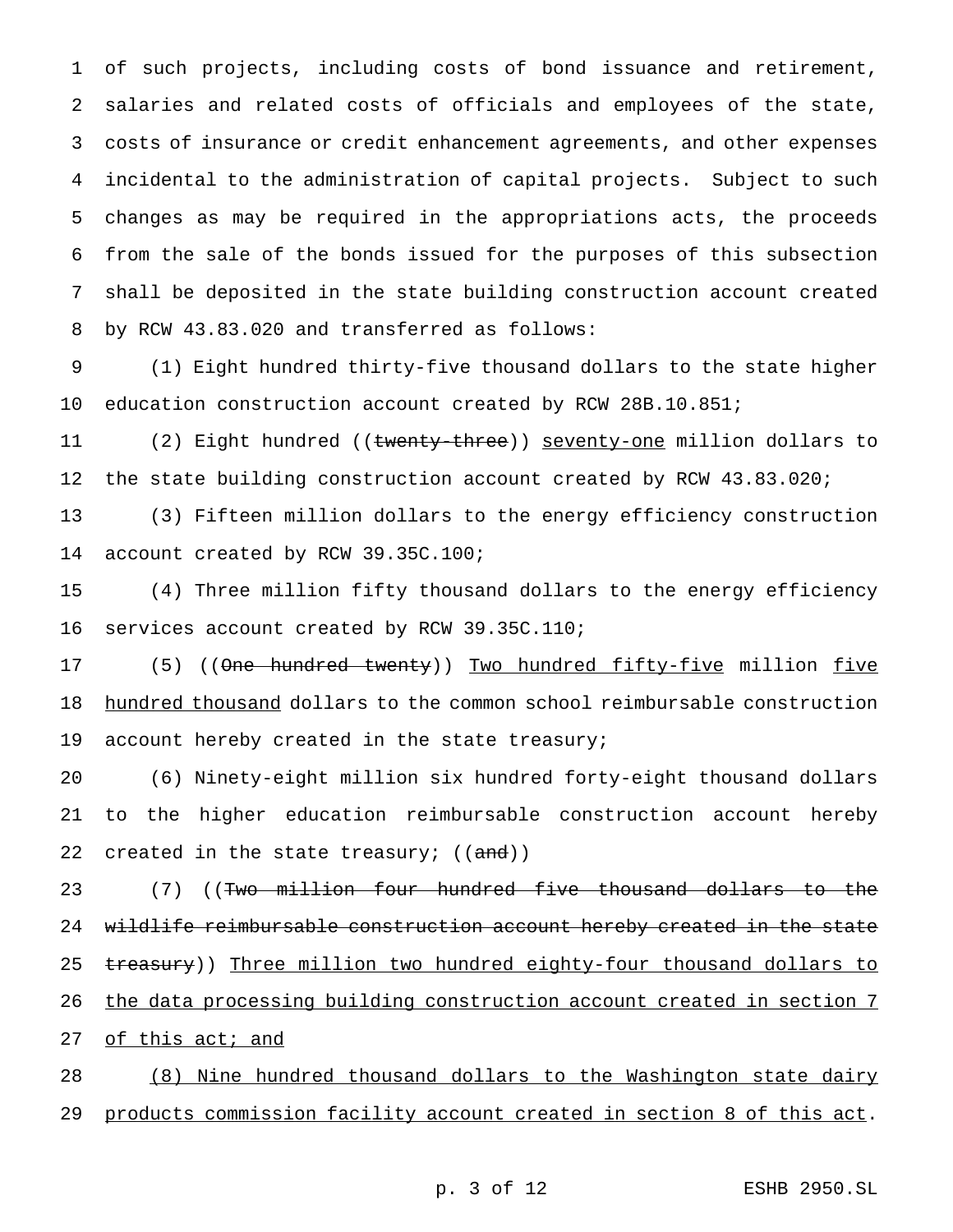These proceeds shall be used exclusively for the purposes specified in this subsection, and for the payment of expenses incurred in the issuance and sale of the bonds issued for the purposes of this section, and shall be administered by the office of financial management, subject to legislative appropriation.

 **Sec. 3.** RCW 43.99I.040 and 1991 sp.s. c 31 s 4 are each amended to read as follows:

 (1) On each date on which any interest or principal and interest payment is due on bonds issued for the purposes of RCW 43.99I.020 (3) and (4), the state treasurer shall transfer from the energy efficiency construction account created in RCW 39.35C.100 to the general fund of the state treasury the amount computed in RCW 43.99I.030 for the bonds issued for the purposes of RCW 43.99I.020 (3) and (4).

 (2) On each date on which any interest or principal and interest payment is due on bonds issued for the purposes of RCW 43.99I.020(5), the state treasurer shall transfer from property taxes in the state general fund levied for this support of the common schools under RCW 84.52.065 to the general fund of the state treasury for unrestricted use the amount computed in RCW 43.99I.030 for the bonds issued for the purposes of RCW 43.99I.020(5).

 (3) On each date on which any interest or principal and interest payment is due on bonds issued for the purposes of RCW 43.99I.020(6), the state treasurer shall transfer from higher education operating fees deposited in the general fund to the general fund of the state treasury 25 for unrestricted use, or if chapter ..., Laws of 1992 (Senate Bill No. 6285) becomes law and changes the disposition of higher education 27 operating fees from the general fund to another account, the state 28 treasurer shall transfer the proportional share from the University of 29 Washington operating fees account, the Washington State University ESHB 2950.SL p. 4 of 12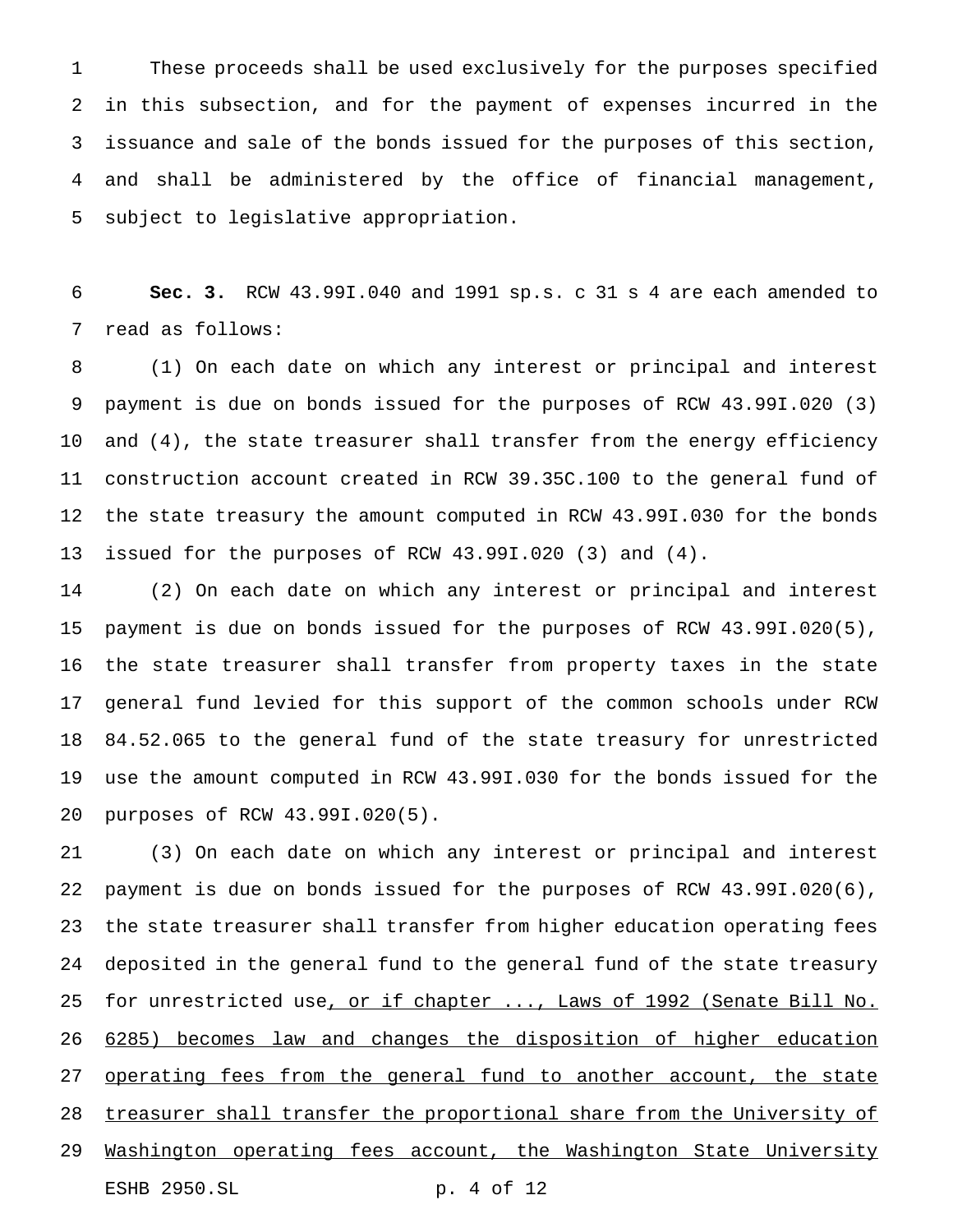operating fees account, and the Central Washington University operating fees account the amount computed in RCW 43.99I.030 for the bonds issued 3 for the purposes of RCW  $43.991.020((\text{(+6)})) (7)$ .

 (4) ((On each date on which any interest or principal and interest 5 payment is due on bonds issued for the purposes of RCW 43.99I.020(7), the state treasurer shall transfer from the state wildlife fund to the general fund of the state treasury the amount computed in RCW 8 43.99I.030 for the bonds issued for the purpose of RCW 43.99I.020(7).) 9 On each date on which any interest or principal and interest payment is due on bonds issued for the purposes of RCW 43.99I.020(7), the state 11 treasurer shall transfer from the data processing revolving account 12 created in RCW 43.105.080 to the general fund of the state treasury the amount computed in RCW 43.99I.030 for the bonds issued for the purposes of RCW 43.99I.020(7).

 (5) On each date on which any interest or principal and interest payment is due on bonds issued for the purpose of RCW 43.99I.020(8), 17 the Washington state dairy products commission shall cause the amount computed in RCW 43.99I.030 for the bonds issued for the purposes of RCW 19 43.99I.020(8) to be paid out of the commission's general operating fund 20 to the state treasurer for deposit into the general fund of the state 21 treasury.

 **Sec. 4.** RCW 43.84.092 and 1991 sp.s. c 13 s 57 are each amended to read as follows:

 (1) All earnings of investments of surplus balances in the state treasury shall be deposited to the treasury income account, which account is hereby established in the state treasury.

 (2) Monthly, the state treasurer shall distribute the earnings credited to the treasury income account. The state treasurer shall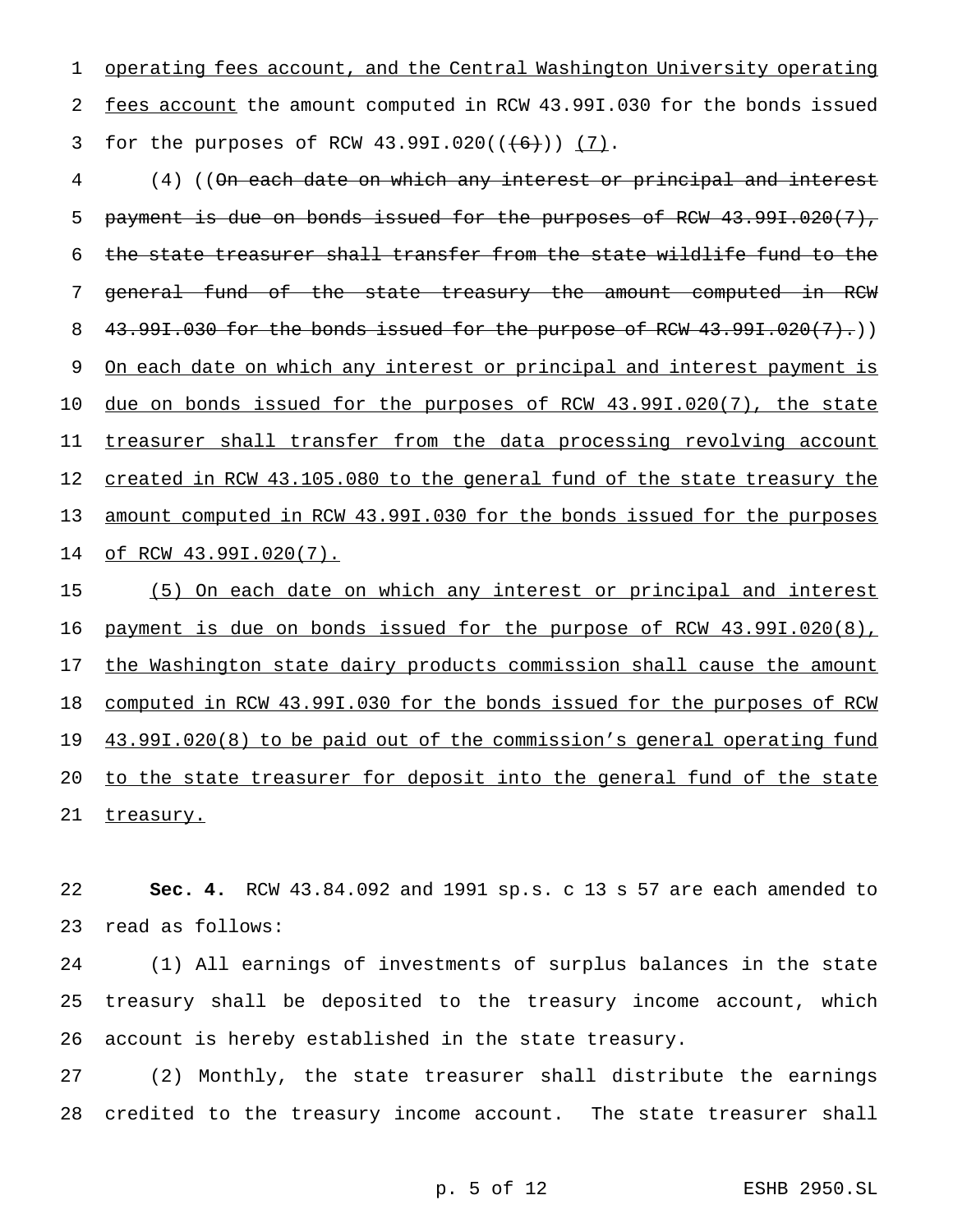credit the general fund with all the earnings credited to the treasury income account except:

 (a) The following accounts and funds shall receive their proportionate share of earnings based upon each account's and fund's average daily balance for the period: The capitol building construction account, the Cedar River channel construction and operation account, the Central Washington University capital projects account, the charitable, educational, penal and reformatory institutions account, the common school construction fund, the county criminal justice assistance account, the county sales and use tax 11 equalization account, the data processing building construction 12 account, the deferred compensation administrative account, the deferred compensation principal account, the department of retirement systems expense account, the Eastern Washington University capital projects account, the federal forest revolving account, the industrial insurance premium refund account, the judges' retirement account, the judicial retirement administrative account, the judicial retirement principal account, the local leasehold excise tax account, the local sales and use tax account, the medical aid account, the municipal criminal justice assistance account, the municipal sales and use tax equalization account, the natural resources deposit account, the perpetual surveillance and maintenance account, the public employees' retirement system plan I account, the public employees' retirement system plan II account, the Puyallup tribal settlement account, the resource management cost account, the site closure account, the special wildlife account, the state employees' insurance account, the state employees' insurance reserve account, the state investment board expense account, the state investment board commingled trust fund accounts, the supplemental pension account, the teachers' retirement system plan I account, the teachers' retirement system plan II account, ESHB 2950.SL p. 6 of 12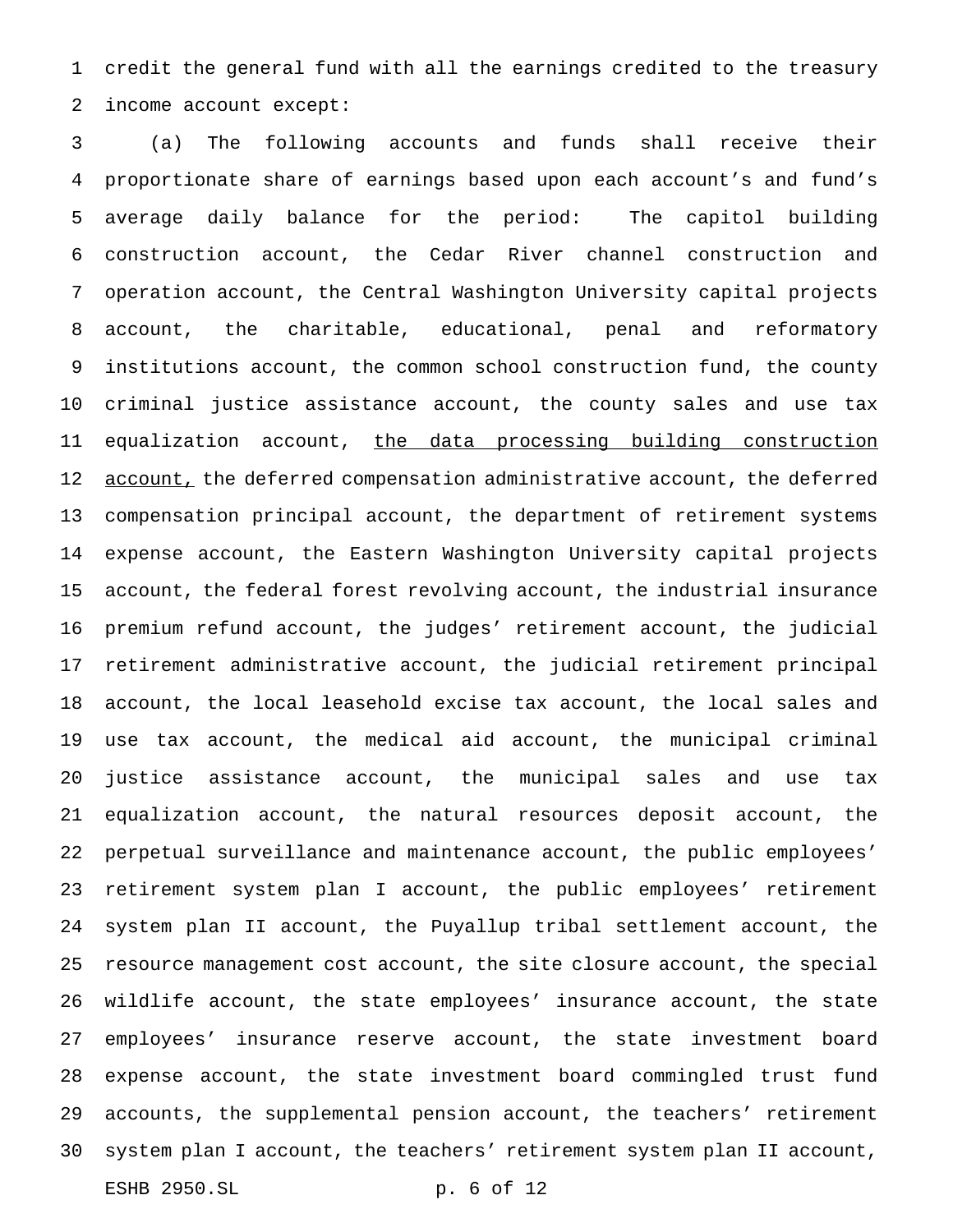the University of Washington bond retirement fund, the University of Washington building account, the volunteer fire fighters' relief and pension principal account, the volunteer fire fighters' relief and pension administrative account, the Washington judicial retirement system account, the Washington law enforcement officers' and fire fighters' system plan I retirement account, the Washington law enforcement officers' and fire fighters' system plan II retirement account, the Washington state patrol retirement account, the Washington State University building account, the Washington State University bond retirement fund, and the Western Washington University capital projects account. Earnings derived from investing balances of the agricultural permanent fund, the normal school permanent fund, the permanent common school fund, the scientific permanent fund, and the state university permanent fund shall be allocated to their respective beneficiary accounts. All earnings to be distributed under this subsection (2)(a) shall first be reduced by the allocation to the state treasurer's 17 service ((account [fund])) fund pursuant to RCW 43.08.190.

 (b) The following accounts and funds shall receive eighty percent of their proportionate share of earnings based upon each account's or fund's average daily balance for the period: The central Puget Sound public transportation account, the city hardship assistance account, the county arterial preservation account, the economic development account, the essential rail assistance account, the essential rail banking account, the ferry bond retirement fund, the grade crossing protective fund, the high capacity transportation account, the highway bond retirement fund, the highway construction stabilization account, the highway safety account, the motor vehicle fund, the motorcycle safety education account, the pilotage account, the public transportation systems account, the Puget Sound capital construction account, the Puget Sound ferry operations account, the recreational

p. 7 of 12 ESHB 2950.SL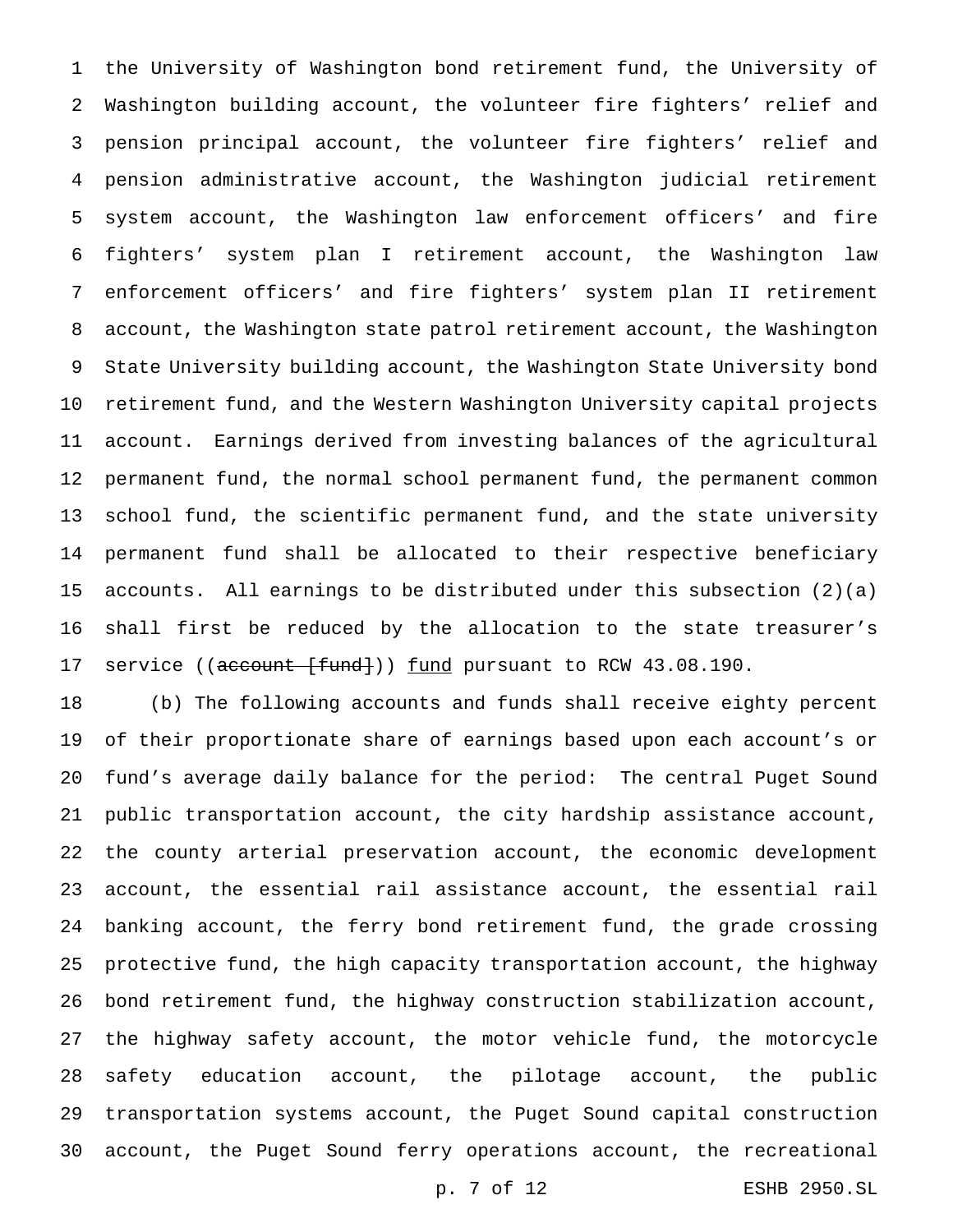vehicle account, the rural arterial trust account, the special category C account, the state patrol highway account, the transfer relief account, the transportation capital facilities account, the transportation equipment fund, the transportation fund, the transportation improvement account, and the urban arterial trust account.

 (3) In conformance with Article II, section 37 of the state Constitution, no treasury accounts or funds shall be allocated earnings without the specific affirmative directive of this section.

 NEW SECTION. **Sec. 5.** A new section is added to chapter 43.99I RCW to read as follows:

 The bonds authorized by RCW 43.99I.020(8) shall be issued only after the director of financial management has (a) certified that, based on the future income from assessments levied pursuant to chapter 15.44 RCW and other revenues collected by the Washington state dairy products commission, an adequate balance will be maintained in the commission's general operating fund to pay the interest or principal and interest payments due under RCW 43.99I.040(4) for the life of the 19 bonds; and (b) approved the facility to be acquired using the bond proceeds.

 **Sec. 6.** RCW 43.105.080 and 1987 c 504 s 11 are each amended to read as follows:

 There is created a revolving fund to be known as the data processing revolving fund in the custody of the state treasurer. The revolving fund shall be used for the acquisition of equipment, software, supplies, and services and the payment of salaries, wages, and other costs incidental to the acquisition, development, operation, and administration of information services, telecommunications, ESHB 2950.SL p. 8 of 12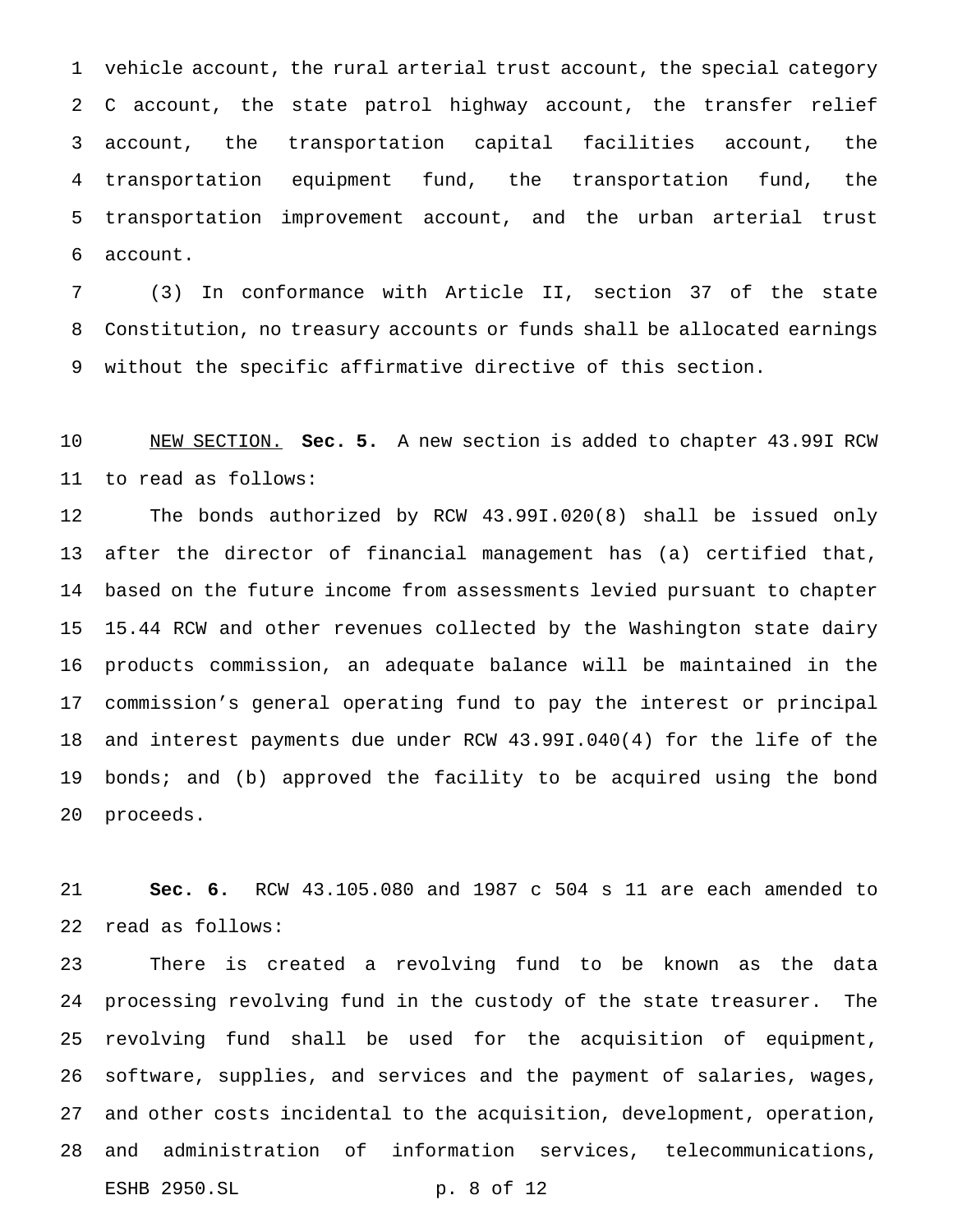1 systems, software, supplies and equipment, including the payment of principal and interest on bonds issued for capital projects, by the department, Washington State University's computer services center, the department of personnel's personnel information systems division, the office of financial management's financial systems management group, and other users as jointly determined by the department and the office of financial management. The revolving fund is subject to the allotment procedure provided under chapter 43.88 RCW. Disbursements from the revolving fund for the services component of the department are not subject to appropriation. Disbursements for the planning component of the department are subject to appropriation. All disbursements from the fund are subject to the allotment procedures provided under chapter 43.88 RCW. The department shall establish and implement a billing structure to assure all agencies pay an equitable share of the costs.

 As used in this section, the word "supplies" shall not be interpreted to delegate or abrogate the division of purchasing's responsibilities and authority to purchase supplies as described in RCW 43.19.190 and 43.19.200.

 NEW SECTION. **Sec. 7.** A new section is added to chapter 43.99I RCW to read as follows:

 The data processing building construction account is created in the state treasury. Moneys in the account may be spent only after appropriation. Expenditures from the account may be used only for acquisition of land for and construction of a data processing building.

 NEW SECTION. **Sec. 8.** A new section is added to chapter 43.99I RCW to read as follows: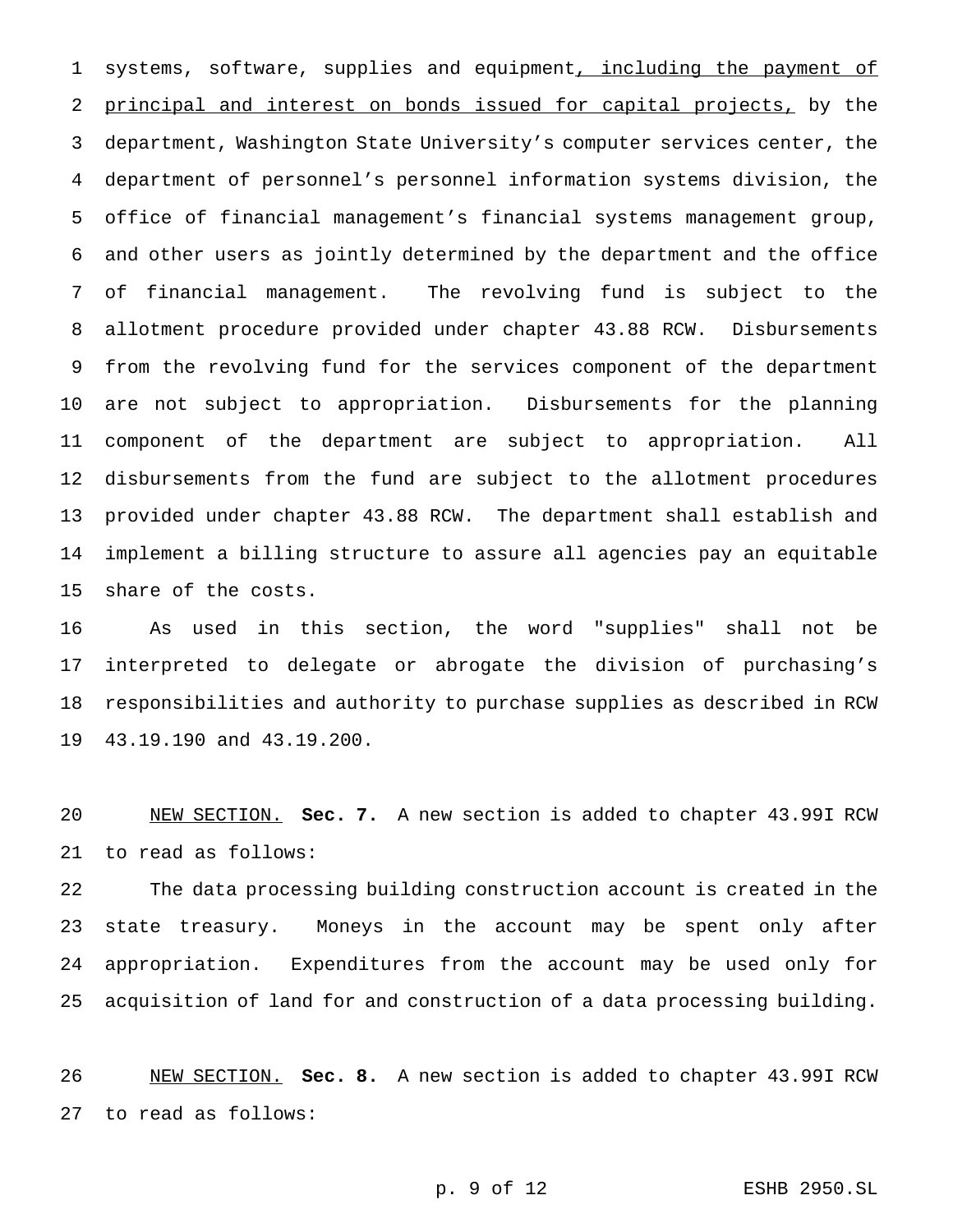The Washington state dairy products commission facility account is hereby created in the state treasury. Moneys in the account may be spent only after appropriation. Expenditures from the account may be used only for acquisition, renovation, or construction of a permanent facility for the Washington state dairy products commission.

 **Sec. 9.** RCW 90.50A.020 and 1991 sp.s. c 13 s 102 are each amended to read as follows:

 (1) The water pollution control revolving fund is hereby 9 established in the ((custody of the)) state ((treasurer)) treasury. 10 Moneys in this fund ((<del>are not subject to</del>)) may be spent only after legislative appropriation. Moneys in the fund may be spent only in a manner consistent with this chapter.

 (2) The water pollution control revolving fund shall consist of: (a) All capitalization grants provided by the federal government under the federal water quality act of 1987;

 (b) All state matching funds appropriated or authorized by the legislature;

 (c) Any other revenues derived from gifts or bequests pledged to the state for the purpose of providing financial assistance for water pollution control projects;

(d) All repayments of moneys borrowed from the fund;

(e) All interest payments made by borrowers from the fund;

 (f) Any other fee or charge levied in conjunction with administration of the fund; and

(g) Any new funds as a result of leveraging.

 **Sec. 10.** RCW 43.160.080 and 1991 sp.s. c 13 s 115 are each amended to read as follows:

ESHB 2950.SL p. 10 of 12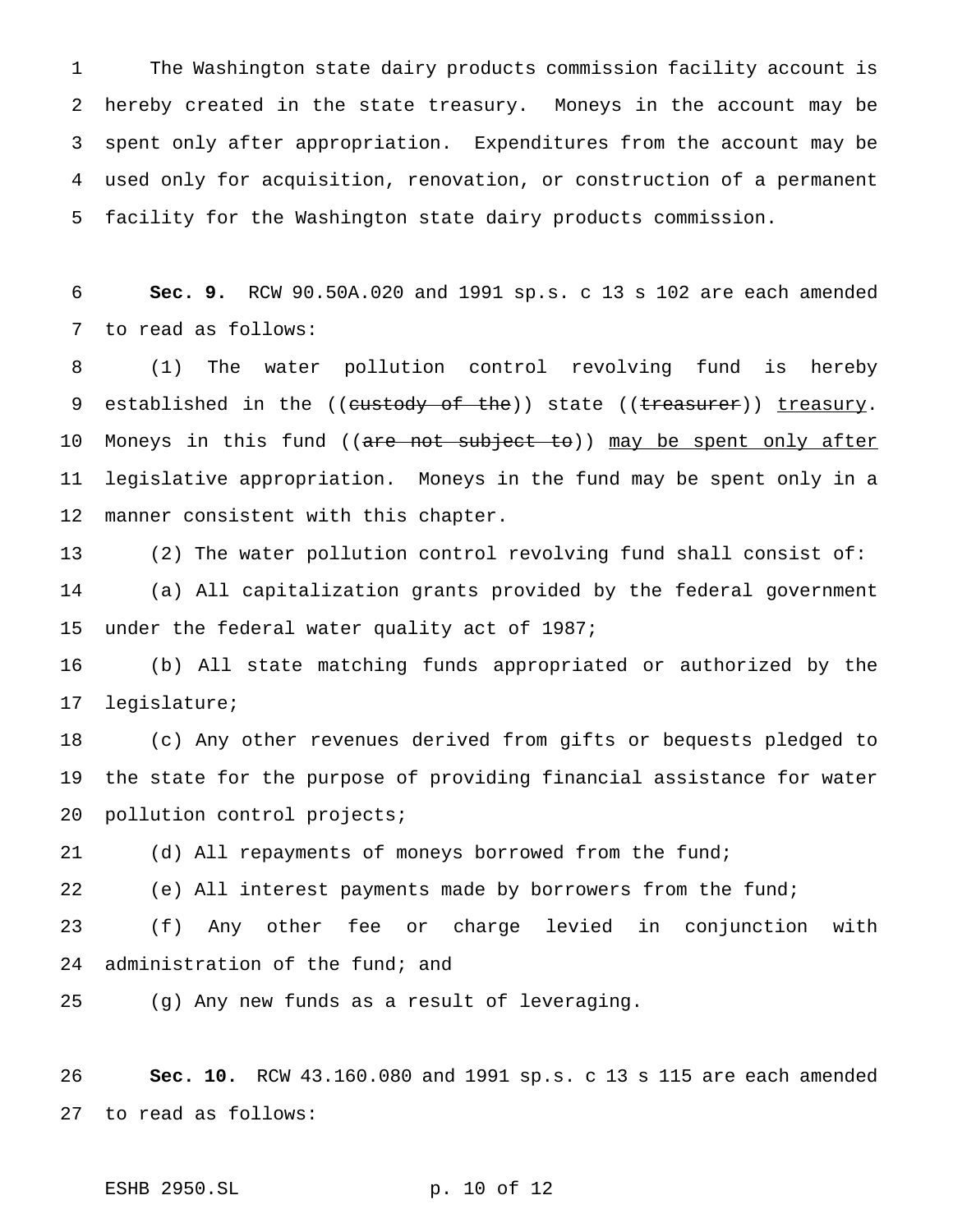1 There shall be a fund in the state treasury known as the public facilities construction loan revolving account, which shall consist of all moneys collected under this chapter, except moneys of the board collected in connection with the issuance of industrial development revenue bonds, and any moneys appropriated to it by law: PROVIDED, That seventy-five percent of all principal and interest payments on loans made with the proceeds deposited in the account under section 901, chapter 57, Laws of 1983 1st ex. sess. shall be deposited in the general fund as reimbursement for debt service payments on the bonds 10 authorized in RCW 43.83.184. ((The state treasurer shall be custodian 11 of the revolving account.)) Disbursements from the revolving account shall be on authorization of the board. In order to maintain an effective expenditure and revenue control, the public facilities construction loan revolving account shall be subject in all respects to 15 chapter 43.88 RCW((<del>, but no appropriation is required to permit</del> 16 expenditures and payment of obligations from the account)).

 **Sec. 11.** RCW 43.168.110 and 1985 c 164 s 11 are each amended to read as follows:

 There is established the Washington state development loan fund which shall be an account in the state treasury. All loan payments of principal and interest which are transferred under RCW 43.168.050 shall be deposited into the account. Moneys in the account may be spent 23 ((without)) only after legislative appropriation for loans under this 24 chapter. ((However,)) Any expenditures of these moneys shall conform to federal law.

 NEW SECTION. **Sec. 12.** This act is necessary for the immediate preservation of the public peace, health, or safety, or support of the